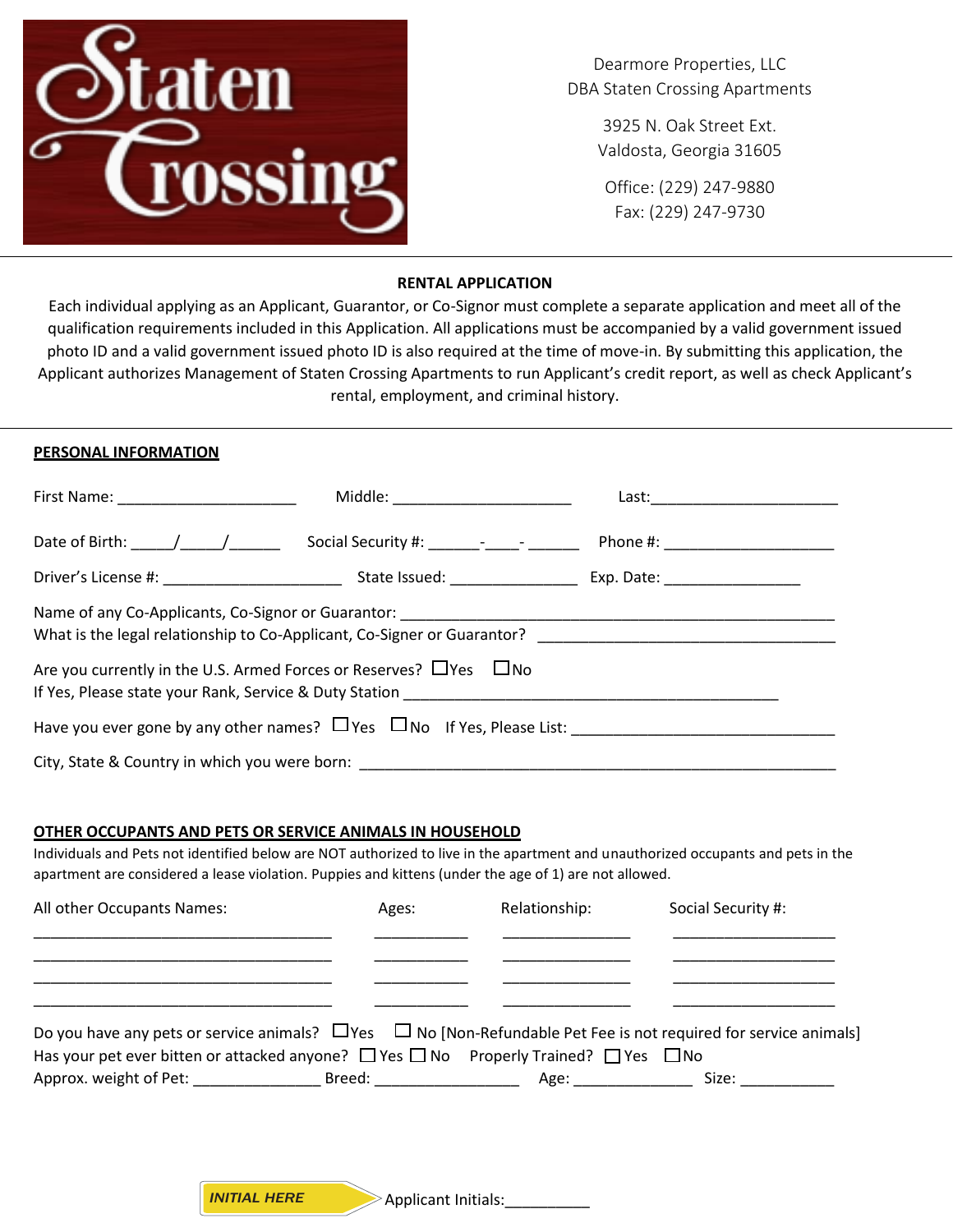# **RENTAL HISTORY**

| Address: ______________________________City: ________________________State: __________________________________<br>Address:<br>City:<br>. State: ____________ Zip:_<br>Name of Payer:<br>$\frac{1}{2}$<br>Description:<br>$\frac{1}{2}$<br>$\sim$ |  |  |  |  |
|--------------------------------------------------------------------------------------------------------------------------------------------------------------------------------------------------------------------------------------------------|--|--|--|--|
|                                                                                                                                                                                                                                                  |  |  |  |  |
| <b>EMPLOYMENT HISTORY</b>                                                                                                                                                                                                                        |  |  |  |  |
|                                                                                                                                                                                                                                                  |  |  |  |  |
|                                                                                                                                                                                                                                                  |  |  |  |  |
|                                                                                                                                                                                                                                                  |  |  |  |  |
|                                                                                                                                                                                                                                                  |  |  |  |  |
|                                                                                                                                                                                                                                                  |  |  |  |  |
|                                                                                                                                                                                                                                                  |  |  |  |  |
|                                                                                                                                                                                                                                                  |  |  |  |  |
|                                                                                                                                                                                                                                                  |  |  |  |  |
|                                                                                                                                                                                                                                                  |  |  |  |  |
|                                                                                                                                                                                                                                                  |  |  |  |  |
|                                                                                                                                                                                                                                                  |  |  |  |  |
|                                                                                                                                                                                                                                                  |  |  |  |  |
|                                                                                                                                                                                                                                                  |  |  |  |  |
|                                                                                                                                                                                                                                                  |  |  |  |  |
|                                                                                                                                                                                                                                                  |  |  |  |  |
| *BELOW PROVIDE YOUR SOURCE OF MONTHLY INCOME TO PAY RENT IF YOU ARE NOT CURRENTLY EMPLOYED*<br>Alimony/Child Support<br>Social Security<br>Retirement                                                                                            |  |  |  |  |
|                                                                                                                                                                                                                                                  |  |  |  |  |
|                                                                                                                                                                                                                                                  |  |  |  |  |
|                                                                                                                                                                                                                                                  |  |  |  |  |
|                                                                                                                                                                                                                                                  |  |  |  |  |
|                                                                                                                                                                                                                                                  |  |  |  |  |
| $\sharp$<br>Description:<br>Other<br><u> 1989 - Johann John Stoff, deutscher Stoffen und der Stoffen und der Stoffen und der Stoffen und der Stoffen</u>                                                                                         |  |  |  |  |

*INITIAL HERE*

Applicant Initials:\_\_\_\_\_\_\_\_\_\_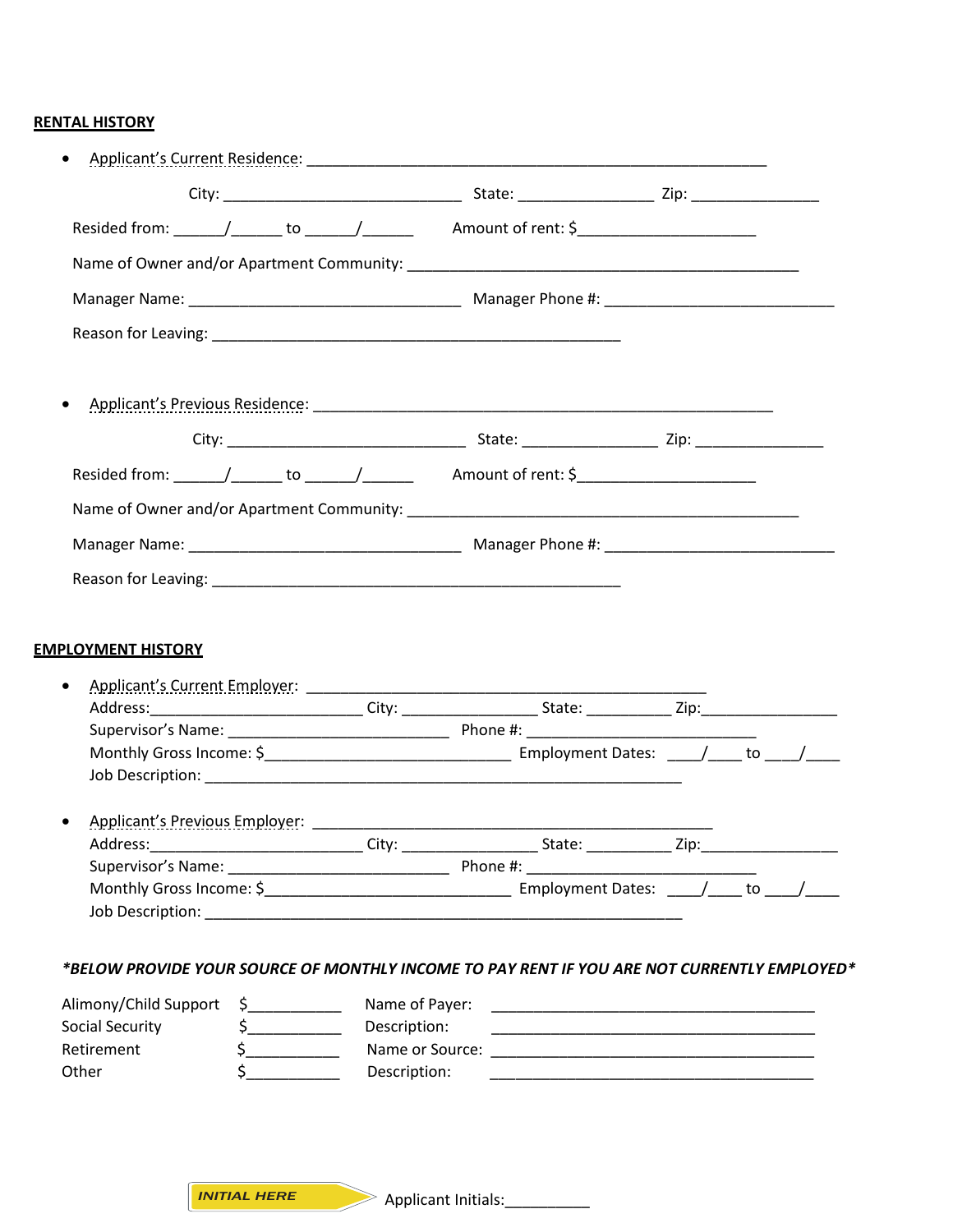## **AUTOMOBILE INFORMATION**

|           | Vehicle Number 1:                                                                                                                                                                                                                                                                                                                                                                                                                                               |               |  |           |
|-----------|-----------------------------------------------------------------------------------------------------------------------------------------------------------------------------------------------------------------------------------------------------------------------------------------------------------------------------------------------------------------------------------------------------------------------------------------------------------------|---------------|--|-----------|
|           |                                                                                                                                                                                                                                                                                                                                                                                                                                                                 |               |  |           |
|           | Tag #: State: State: County:                                                                                                                                                                                                                                                                                                                                                                                                                                    |               |  |           |
|           | Vehicle Number 2:                                                                                                                                                                                                                                                                                                                                                                                                                                               |               |  |           |
|           |                                                                                                                                                                                                                                                                                                                                                                                                                                                                 |               |  |           |
|           |                                                                                                                                                                                                                                                                                                                                                                                                                                                                 |               |  |           |
|           | <b>EMERGENCY CONTACT</b>                                                                                                                                                                                                                                                                                                                                                                                                                                        |               |  |           |
| $\bullet$ |                                                                                                                                                                                                                                                                                                                                                                                                                                                                 |               |  |           |
|           |                                                                                                                                                                                                                                                                                                                                                                                                                                                                 |               |  |           |
|           | Address: ________________________________City: ______________________State: ______________Zip:___________                                                                                                                                                                                                                                                                                                                                                       |               |  |           |
| $\bullet$ |                                                                                                                                                                                                                                                                                                                                                                                                                                                                 |               |  |           |
|           |                                                                                                                                                                                                                                                                                                                                                                                                                                                                 |               |  |           |
|           |                                                                                                                                                                                                                                                                                                                                                                                                                                                                 |               |  |           |
|           | additional details are required below.<br>1. Have you or any person who will be occupying the apartment ever been evicted or been a defendant in an<br>eviction action?                                                                                                                                                                                                                                                                                         |               |  | Yes<br>No |
|           | 2. Is any previous landlord trying to collect money from you or any person who will be occupying the<br>apartment?                                                                                                                                                                                                                                                                                                                                              |               |  |           |
|           | 3. Have you or any person who will be occupying the apartment ever filed, been discharged from or<br>currently under a bankruptcy?                                                                                                                                                                                                                                                                                                                              |               |  |           |
|           | 4. Have you or any person who will be occupying the apartment ever been convicted, charged, arrested,<br>indicted, plead guilty or no contest or received deferred adjudication of probation to (a) a felony? Or<br>(b) any misdemeanor involving a sexual offense, stalking, illegal use or possession of weapons, assault,<br>battery, theft, fraud, bad checks, criminal damage to property, trespassing, vandalism, illegal possession<br>or sale of drugs? |               |  |           |
|           | 5. Have you or any person who will be occupying the apartment ever been asked to move because of an<br>alleged lease violation of any kind?                                                                                                                                                                                                                                                                                                                     |               |  |           |
|           | 6. Have you ever lived at Staten Crossing Apartments before?<br>7. Are you unemployed?                                                                                                                                                                                                                                                                                                                                                                          |               |  |           |
|           | 8. Do you have a legal right to be in the United States? □ Yes, I am a citizen. □ Yes, because I have proper documentation.                                                                                                                                                                                                                                                                                                                                     | $\square$ No. |  |           |

**I have fully and truthfully answered Questions 1-8 above. Applicant's Initials: \_\_\_\_\_\_\_\_** 

Applicant Initials:\_\_\_\_\_\_\_\_\_\_ *INITIAL HERE*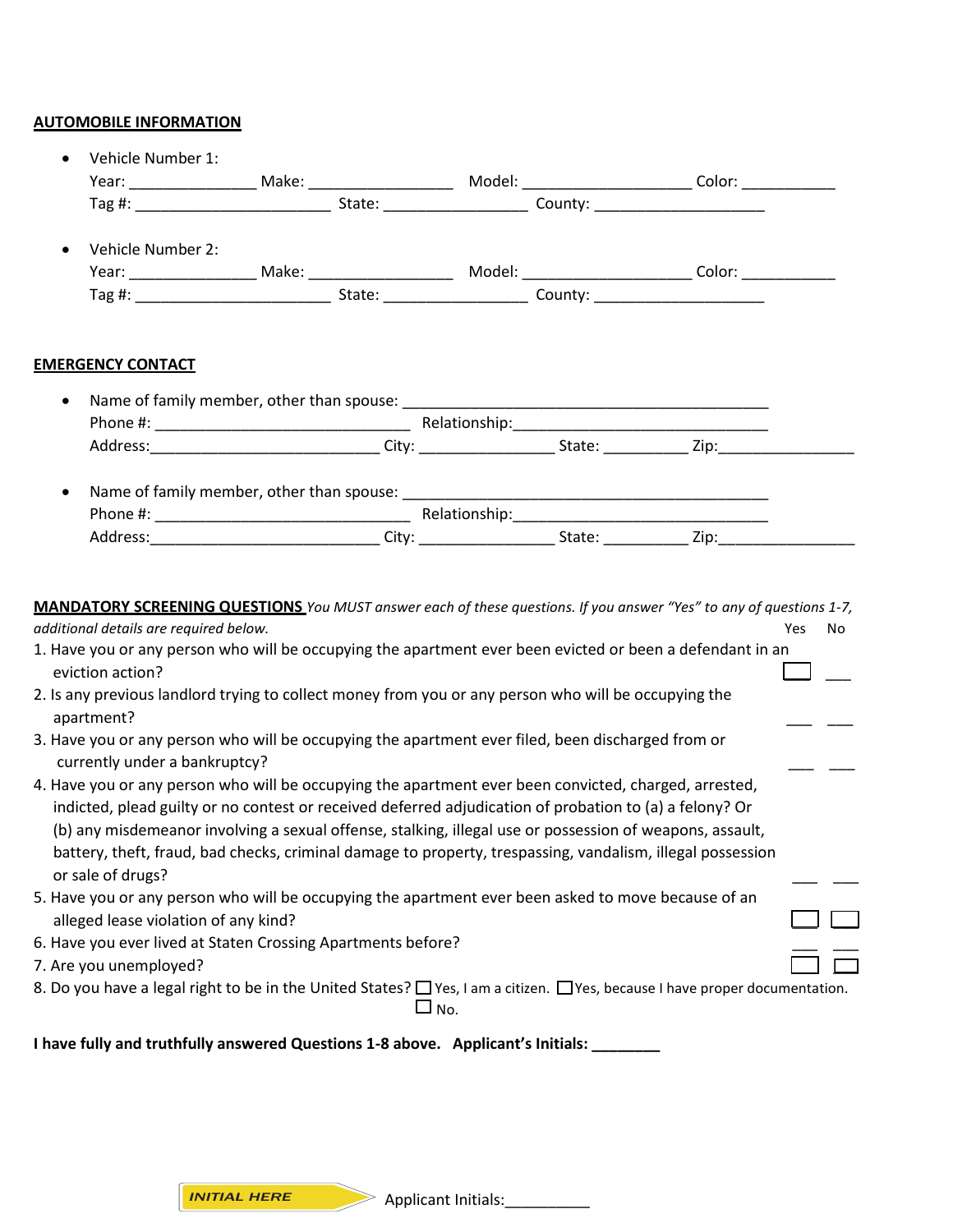#### \*IF YES WAS ANSWERED TO QUESTIONS 1-7 ABOVE, PLEASE EXPLAIN:

#### **TERMS AND CONDITIONS REGARDING APPLICATION**

\_\_\_\_\_\_\_\_\_\_\_\_\_\_\_\_\_\_\_\_\_\_\_\_\_\_\_\_\_\_\_\_\_\_\_\_\_\_\_\_\_\_\_\_\_\_\_\_\_\_\_\_\_\_\_\_\_\_\_\_\_\_\_\_\_\_\_\_\_\_\_\_\_\_\_\_\_\_\_\_\_\_\_\_\_\_\_\_\_\_\_\_\_\_\_\_\_\_\_\_\_\_\_\_\_\_ \_\_\_\_\_\_\_\_\_\_\_\_\_\_\_\_\_\_\_\_\_\_\_\_\_\_\_\_\_\_\_\_\_\_\_\_\_\_\_\_\_\_\_\_\_\_\_\_\_\_\_\_\_\_\_\_\_\_\_\_\_\_\_\_\_\_\_\_\_\_\_\_\_\_\_\_\_\_\_\_\_\_\_\_\_\_\_\_\_\_\_\_\_\_\_\_\_\_\_\_\_\_\_\_\_\_ \_\_\_\_\_\_\_\_\_\_\_\_\_\_\_\_\_\_\_\_\_\_\_\_\_\_\_\_\_\_\_\_\_\_\_\_\_\_\_\_\_\_\_\_\_\_\_\_\_\_\_\_\_\_\_\_\_\_\_\_\_\_\_\_\_\_\_\_\_\_\_\_\_\_\_\_\_\_\_\_\_\_\_\_\_\_\_\_\_\_\_\_\_\_\_\_\_\_\_\_\_\_\_\_\_\_ \_\_\_\_\_\_\_\_\_\_\_\_\_\_\_\_\_\_\_\_\_\_\_\_\_\_\_\_\_\_\_\_\_\_\_\_\_\_\_\_\_\_\_\_\_\_\_\_\_\_\_\_\_\_\_\_\_\_\_\_\_\_\_\_\_\_\_\_\_\_\_\_\_\_\_\_\_\_\_\_\_\_\_\_\_\_\_\_\_\_\_\_\_\_\_\_\_\_\_\_\_\_\_\_\_\_

**Equal Housing Opportunity Policy**- Management and the Owner of the Apartment Community are Equal Housing Opportunity providers, and it istheir policy to provide housing for all applicants without regard to race, color, religion, national origin, sex, familial status, or disability. Additionally, Management will allow reasonable accommodations and modifications in regards to policies and procedures and the apartment community upon the showing if a disability by an individual. If an applicant or prospective resident is disabled, the applicant or resident must provide sufficient information about the need for an accommodation or modification to Management and Management shall have a reasonable time to review and approve the same. Due to the property meeting accessibility requirements required, the applicant or resident will be required to pay the cost of most modifications. Applicant or resident agrees to provide or supplement information regarding requests for accommodations or modifications promptly in writing upon Management's request.

**Deposit-** Applicant understands and agrees that the Deposit paid will be returned if applicant's application for housing is denied by Management. Applicant understands and agrees that all application fees as well as administrative fees are NON-REFUNDABLE. Applicant will have 72 hours after submitting this application to withdraw the application and receive a full refund of the Deposit paid. The notice of withdrawal must be in writing. Any and all application fees are non-refundable. Applicant understands and agrees that if the application is not withdrawn within the specified time period and Management approves Applicant for housing, Applicant will sign a Lease Agreement and take possession of an apartment. Applicant further understands and agrees that the Deposit and any Non-Refundable fees paid will be forfeited to Management should applicant fail to withdraw this application within the time specified, and upon receiving approval for housing, does not sign a Lease Agreement and take possession of an apartment. Applicant acknowledges that the Deposit is not a security deposit, but that upon the signing of a Lease Agreement, the Deposit will be applied towards the Security Deposit or Non-Refundable Fees specified in the Lease Agreement. In the event Applicant defaults under any of the terms of this Application, Applicant understands and agrees that Management shall retain the Deposit and non-refundable fees as compensation for holding the apartment off the market for applicant.

**Rental Qualifications-** Applications will be reviewed by Management using business judgment and discretion based on the information available in the application and in the applicant's credit, rental, employment, and criminal histories. In order to meet the qualifications for housing, the Applicant must demonstrate good and reliable rental, credit, and criminal background histories, as well as provide proof of the ability to meet the financial obligations of paying for the apartment sought. Applicants must earn three times the rental amount to meet the requirements to rent the apartment sought.

Applicants who are unemployed or retired may be required to provide additional documents to establish they meet the income requirements, such including but not limited to, income tax returns and other financial documentation. Applicants who are selfemployed may be required to provide additional documents to establish they meet the income requirements, including but not limited to, income tax returns, income and expense statements, asset statements, and other financial records associated with the applicant and/or his or her business. Applicants who are self-employed may be required to pay an additional application fee for the cost of obtaining credit reports on themselves and their companies.

Having a co-signor or guarantor is not a guarantee that the application will be approved and is never considered a substitute for unacceptable rental, credit, or criminal histories. As is the case with the applicant's histories, a co-signor or guarantor's poor rental, credit, or criminal history may result in denial of the applicant's rental application. However, the lack of a rental history may not necessarily result in a denial of the application. Each co-applicant's rental, credit, and criminal history must meet the rental qualification criteria applicable to his or her particular rental application circumstances.

#### *INITIAL HERE*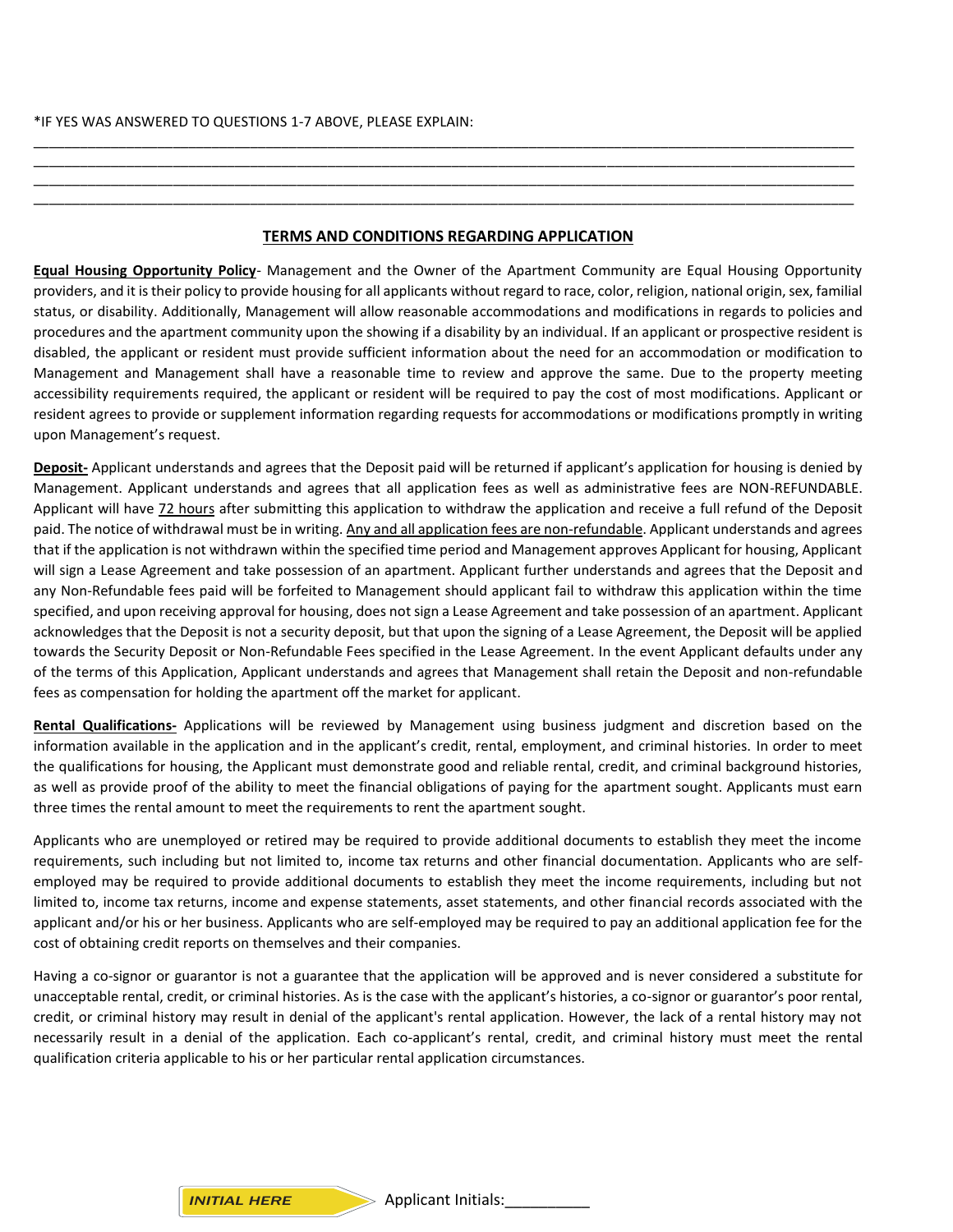**Applicant's Decision to Apply for Apartment-** Applicant has fully questioned Management regarding any important information about rental of an apartment at this community. Applicant is satisfied with the responses to his or her questions and is fully informed as to all information needed to make his or her decision to apply for an apartment. Applicant understands and agrees with the following:

- **1.** Management cannot guarantee high speed internet access and not all apartments in the community have line of sight to receive satellite communications.
- **2.** There are limitations on the number of persons who may occupy an apartment unit.
- **3.** Applicant must pay for the following utilities and services supplied to the apartment: electricity; natural gas; cable; phone and other telecommunication services.
- **4.** Applicant is aware that any rental concessions offered may be available only for limited times and that Applicant must comply with all conditions required to receive the concession without having to be responsible for reimbursing Management for the value of the concession.
- **5.** Management and the Owner of the apartment community cannot guarantee safety within the apartment community and do not provide security or security devices which are intended to detect, deter, or report crimes committed.
- **6.** No boats, trailers, and equipment may be used or stored on the apartment property. Only authorized automobiles may be used or parked on the property.
- **7.** No apartment may have more than two automobiles per apartment unit and applicant understands the content of parking rules and regulations he or she will be expected to sign if approved for occupancy.
- **8.** Management cannot guarantee that any particular unit, floor, or floor plan desired by applicant will be available on the date requested by the applicant. Applicant agrees to take occupancy of an apartment offered by Management that reasonably matches the applicant's desired floor plan and move-in date. The unavailability of any particular unit, floor, or floor plan does not relieve applicant from his or her contractual obligations under this agreement.
- **9.** Failing to fill out the entire application or providing false or misleading information in this application could result in denial of the application or termination of a Lease Agreement entered into based on the information contained in this application.
- **10.** Management will not approve the application of any person who could represent a threat to the health, safety, and welfare of the other residents, occupants, visitors, and staff of the apartment community. Inappropriate, abusive, or aggressive conduct during the application process by the applicant or any prospective occupant will result in denial of the rental application.
- **11.** Management may notify applicant either verbally or in writing once the application has been approved.
- **12.** After applicant has been approved or after Management has notified applicant that an apartment is ready for occupancy, applicant must promptly sign a lease and take occupancy of the apartment in order to avoid losing the Deposit and nonrefundable fees.

**Authorization to Verify Application; Indemnity Provision-** Applicant authorizes Management and its agents to verify the information provided in this application by obtaining applicant's credit file, as well as rental, employment, and criminal records and contacting applicant's current and former employers and landlords. By signing below, Applicant hereby releases Management and any third parties who provide information to verify this application from all liability, claims, and lawsuits with regard to the information obtained, regardless of the source. Applicant agrees to indemnify and hold harmless Management, its agents, current or prior landlord, current or prior employer, and all other persons whomsoever who provide information, regardless of whether the information provided is negative.

**Authorization to Obtain Credit Report and Other Information in Connection with Collection of a Debt-** Applicant agrees that Management or any collector retained by Management is authorized at any time to obtain a consumer report (credit report) on applicant and to obtain information on applicant's location and employment in connection with the collection of any amounts or damages claimed due from applicant as a resident under any Lease Agreement with Management. Any employers, banks, landlords, businesses, consumer reporting agencies, or other third parties are entitled to rely on the undersigned's authorization and cooperate in providing the requested information to assist in collection of any debt owed by applicant as a resident under any Lease Agreement. Applicant authorizes any notices or demands for payment to be mailed to applicant in care of contact persons named above.

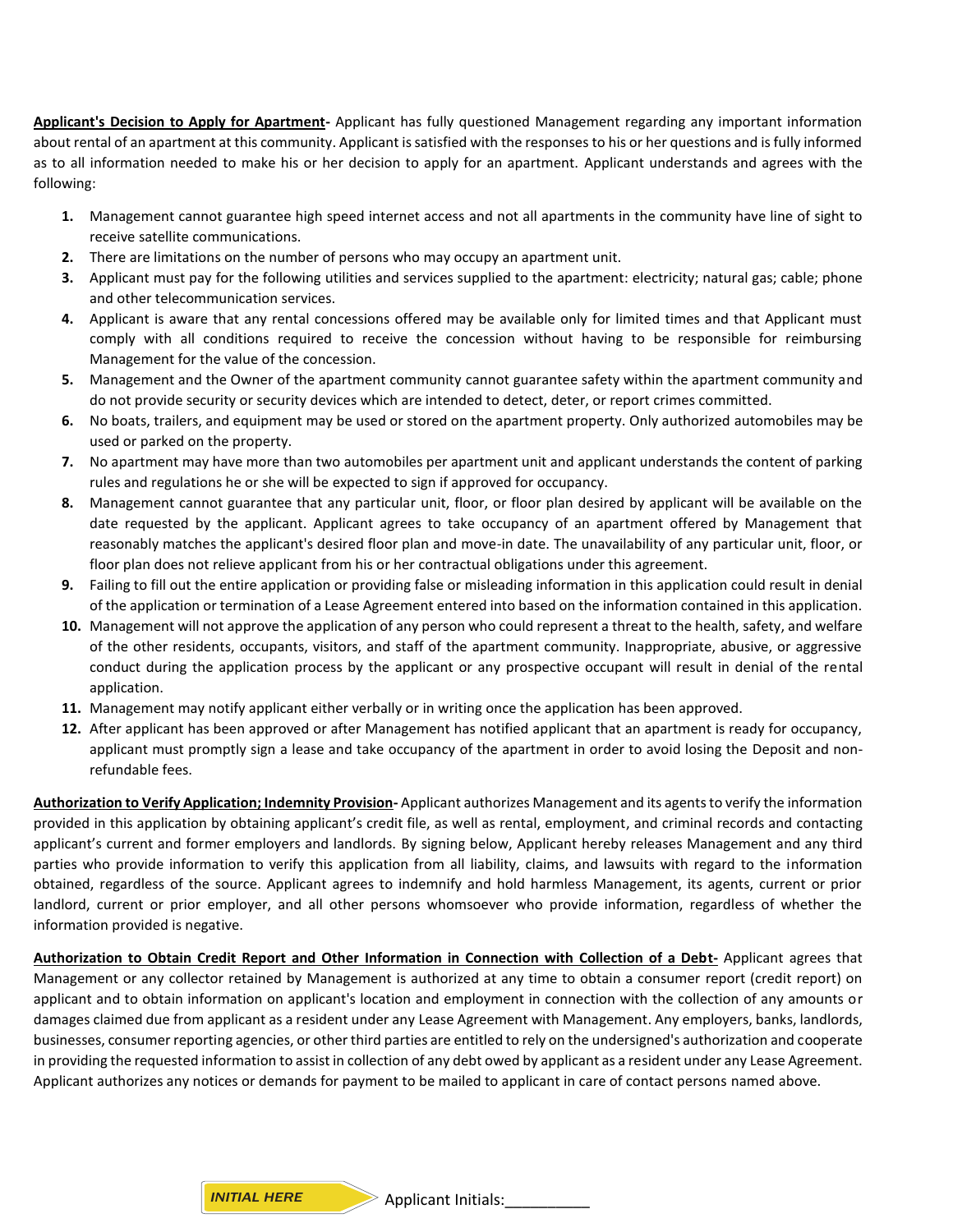# **APPLICANT CERTIFIES THAT HE OR SHE HAS FULLY AND TRUTHFULLY ANSWERED ALL QUESTIONS ASKED AND VERIFIED THE ACCURACY OF ALL INFORMATION PRESENTED.**

| <b>SIGN HERE</b>                               |                                                                                   |
|------------------------------------------------|-----------------------------------------------------------------------------------|
|                                                |                                                                                   |
|                                                |                                                                                   |
|                                                |                                                                                   |
|                                                |                                                                                   |
|                                                |                                                                                   |
|                                                | Date and Time Application received by Management: ______________________________  |
|                                                |                                                                                   |
|                                                | FOR MANAGEMENT USE ONLY                                                           |
|                                                |                                                                                   |
|                                                |                                                                                   |
|                                                |                                                                                   |
|                                                | Apt Type Desired: ___________ bdrms ___________baths Floor Plan: _______________  |
|                                                |                                                                                   |
|                                                | Rental Rate \$_____________________Consultant: __________________________________ |
|                                                |                                                                                   |
|                                                |                                                                                   |
|                                                |                                                                                   |
| \$_____________________ Deposit                |                                                                                   |
| \$_____________________ Non-Refundable Pet Fee |                                                                                   |
|                                                |                                                                                   |
|                                                |                                                                                   |
|                                                |                                                                                   |
|                                                |                                                                                   |
|                                                |                                                                                   |
|                                                |                                                                                   |
|                                                |                                                                                   |
|                                                |                                                                                   |
|                                                |                                                                                   |
|                                                |                                                                                   |
|                                                |                                                                                   |
|                                                |                                                                                   |
|                                                |                                                                                   |
|                                                |                                                                                   |
|                                                |                                                                                   |
|                                                |                                                                                   |
|                                                |                                                                                   |
|                                                |                                                                                   |
|                                                |                                                                                   |
|                                                |                                                                                   |
|                                                |                                                                                   |
|                                                |                                                                                   |
|                                                |                                                                                   |
| <b>INITIAL HERE</b>                            | <b>Applicant Initials:</b>                                                        |

Applicant Initials: 1999